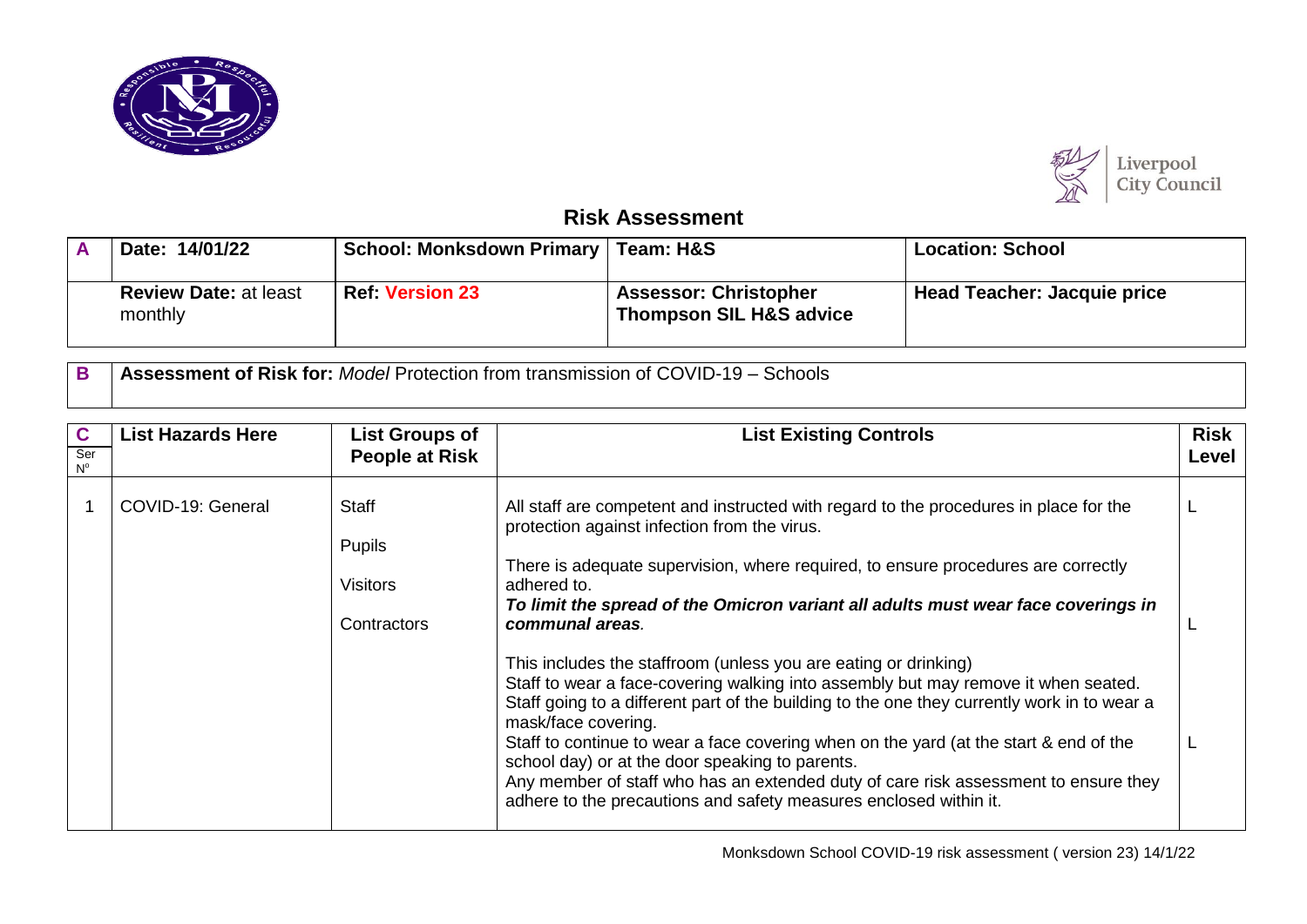

|  | Visitors to school will be kept to a minimum.                                                                   |  |
|--|-----------------------------------------------------------------------------------------------------------------|--|
|  | Upon arrival visitors will be asked to confirm that they do not have any Covid symptoms.                        |  |
|  | Visitors will be asked to take a lateral flow test before planned visits for                                    |  |
|  | meetings/training e.g. governors (this is voluntary)                                                            |  |
|  | Visitors must wear a mask while walking through shared areas e.g. corridors.                                    |  |
|  |                                                                                                                 |  |
|  | Reference School infection control risk assessment, as required: Isolation room outside<br>Nursery if required. |  |
|  | Pupils and staff who are symptomatic will be requested to isolate as per national<br>guidance.                  |  |
|  | Carry out review all of the following applicable individual risk assessments where<br>relevant:                 |  |
|  | New and expectant mothers<br>$\bullet$                                                                          |  |
|  | Extended duty of care                                                                                           |  |
|  | <b>Stress</b>                                                                                                   |  |
|  | Individual pupil assessments (By SENCo)                                                                         |  |
|  |                                                                                                                 |  |
|  | Staff/parents may request one of these at any time.                                                             |  |
|  | J. Price to regularly update and inform staff re government guidance regarding COVID-                           |  |
|  | 19 controls required:                                                                                           |  |
|  | Gov.uk www.gov.uk/government/collections/guidance-for-schools-coronavirus-                                      |  |
|  | covid-19                                                                                                        |  |
|  | Gov.uk Public Health England                                                                                    |  |
|  | https://www.gov.uk/government/organisations/public-health-england                                               |  |
|  | Health and Safety Executive https://www.hse.gov.uk/<br>$\bullet$                                                |  |
|  |                                                                                                                 |  |
|  | Referring to the following guidance and publications:                                                           |  |
|  | HSE COVID19 latest information and advice                                                                       |  |
|  | HSE Working safely during the coronavirus guide                                                                 |  |
|  | Government guidance COVID-19: guidance for schools COVID-19                                                     |  |
|  | Government publication COVID-19: cleaning in non-healthcare settings                                            |  |
|  |                                                                                                                 |  |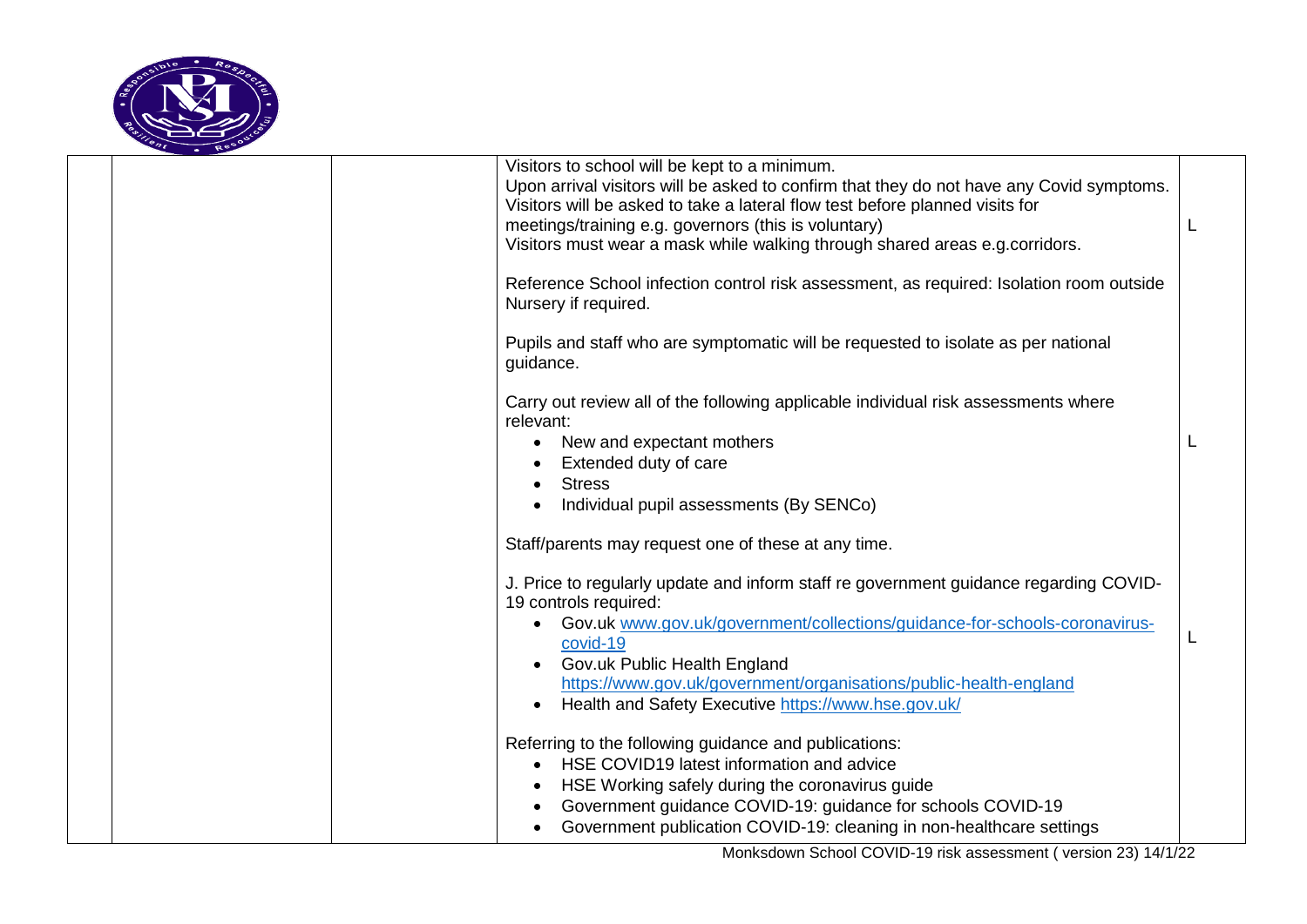

|  | Government publication Best Practice: how to hand wash<br>$\bullet$<br>Government guidance for food business on Coronavirus (COVID-19)<br>Government guidance COVID-19: Safe working in education, childcare and<br>children's social care settings, including the use of personal protective<br>equipment (PPE) |  |
|--|------------------------------------------------------------------------------------------------------------------------------------------------------------------------------------------------------------------------------------------------------------------------------------------------------------------|--|
|  | Due to the changing advice on COVID-19, SLT & Governing board will ensure they<br>review safe working procedures and protocols regularly, until such time when it is<br>unnecessary.                                                                                                                             |  |
|  | Staff to undertake twice weekly home tests (Wednesday & Sunday or whenever they<br>are due in)                                                                                                                                                                                                                   |  |
|  | <b>Changes to the self-isolation period for</b>                                                                                                                                                                                                                                                                  |  |
|  | those who test positive for COVID-19                                                                                                                                                                                                                                                                             |  |
|  | From Monday 17 January, people who are self-isolating with<br>COVID-19 will have the option to reduce their isolation period after<br>5 full days if they test negative with a lateral flow device (LFD) test                                                                                                    |  |
|  | on both day 5 and day 6 and they do not have a temperature. For<br>example, if they test negative on the morning of day 5 and the<br>morning of day 6, they can return to their education or childcare<br>setting immediately on day 6.                                                                          |  |
|  | The first test must be taken no earlier than day 5 of the self-                                                                                                                                                                                                                                                  |  |
|  | isolation period, and the second must be taken the following day.                                                                                                                                                                                                                                                |  |
|  |                                                                                                                                                                                                                                                                                                                  |  |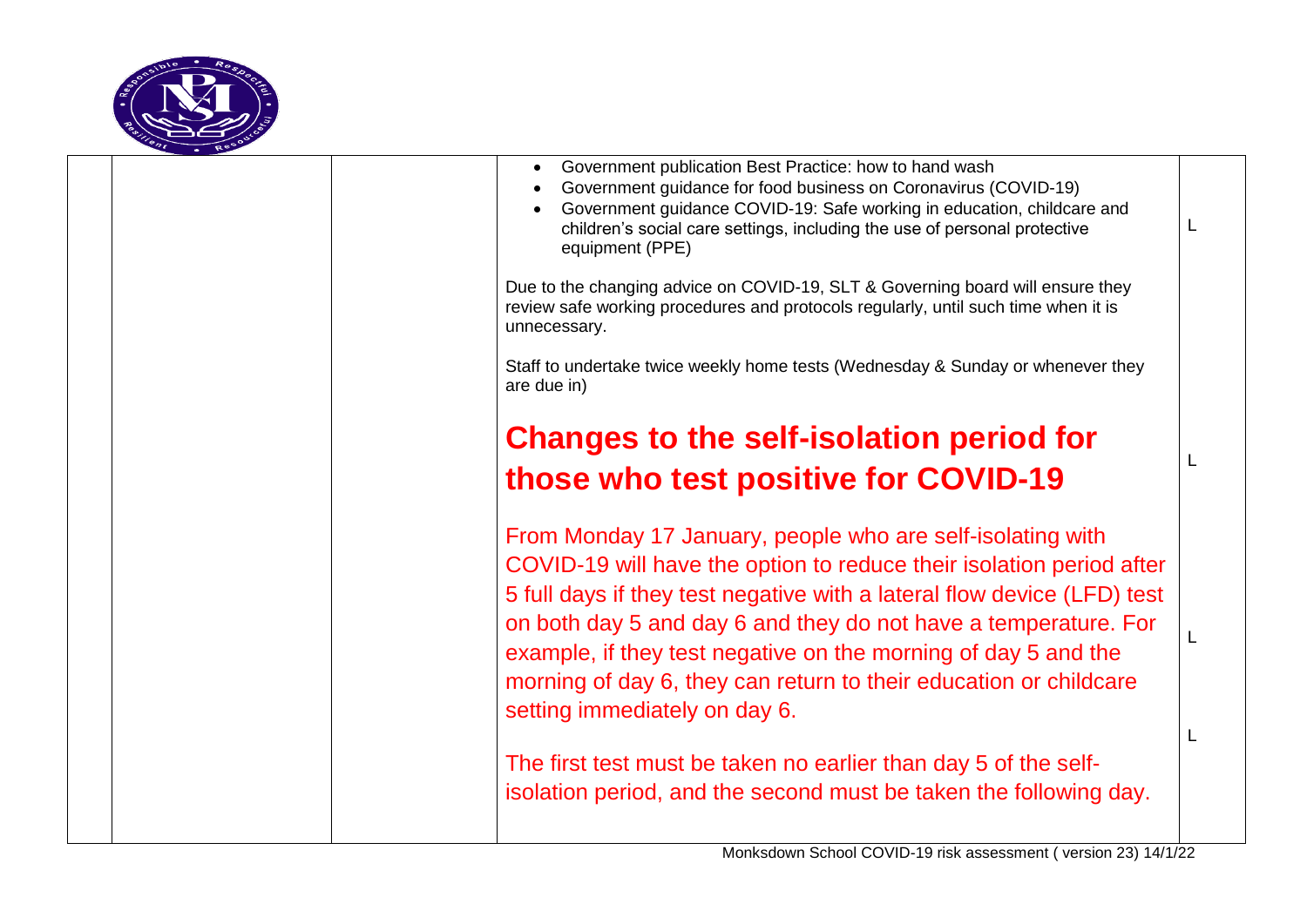

|  | All test results should be reported to NHS Test and Trace.                                                                                                                                                                                                                                 |   |
|--|--------------------------------------------------------------------------------------------------------------------------------------------------------------------------------------------------------------------------------------------------------------------------------------------|---|
|  | If the result of either of their tests is positive, they should continue<br>to self-isolate until they get negative results from two LFD tests on<br>consecutive days or until they have completed 10 full days of self-<br>isolation, whichever is earliest.                              | M |
|  |                                                                                                                                                                                                                                                                                            |   |
|  | PPE provided, as required following specific current guidance for the protection of<br>COVID-19 detail type and standard, as applicable:<br>Disposable half face mask<br>Disposable gloves<br>Disposable aprons<br>Where personal care is to be provided eye protection/surgical face mask |   |
|  | All used PPE should be double bagged and disposed of appropriately - store safely and<br>securely for at least 72hrs before disposing via the normal waste stream.                                                                                                                         |   |
|  | All staff informed that hands should be washed regularly as per Government guidance.                                                                                                                                                                                                       |   |
|  | Pupils regularly reminded, in age appropriate ways, that hands should be regularly<br>washed as per Government guidance.                                                                                                                                                                   |   |
|  | Signage around school encouraging staff and pupils to maintain good hand hygiene.                                                                                                                                                                                                          |   |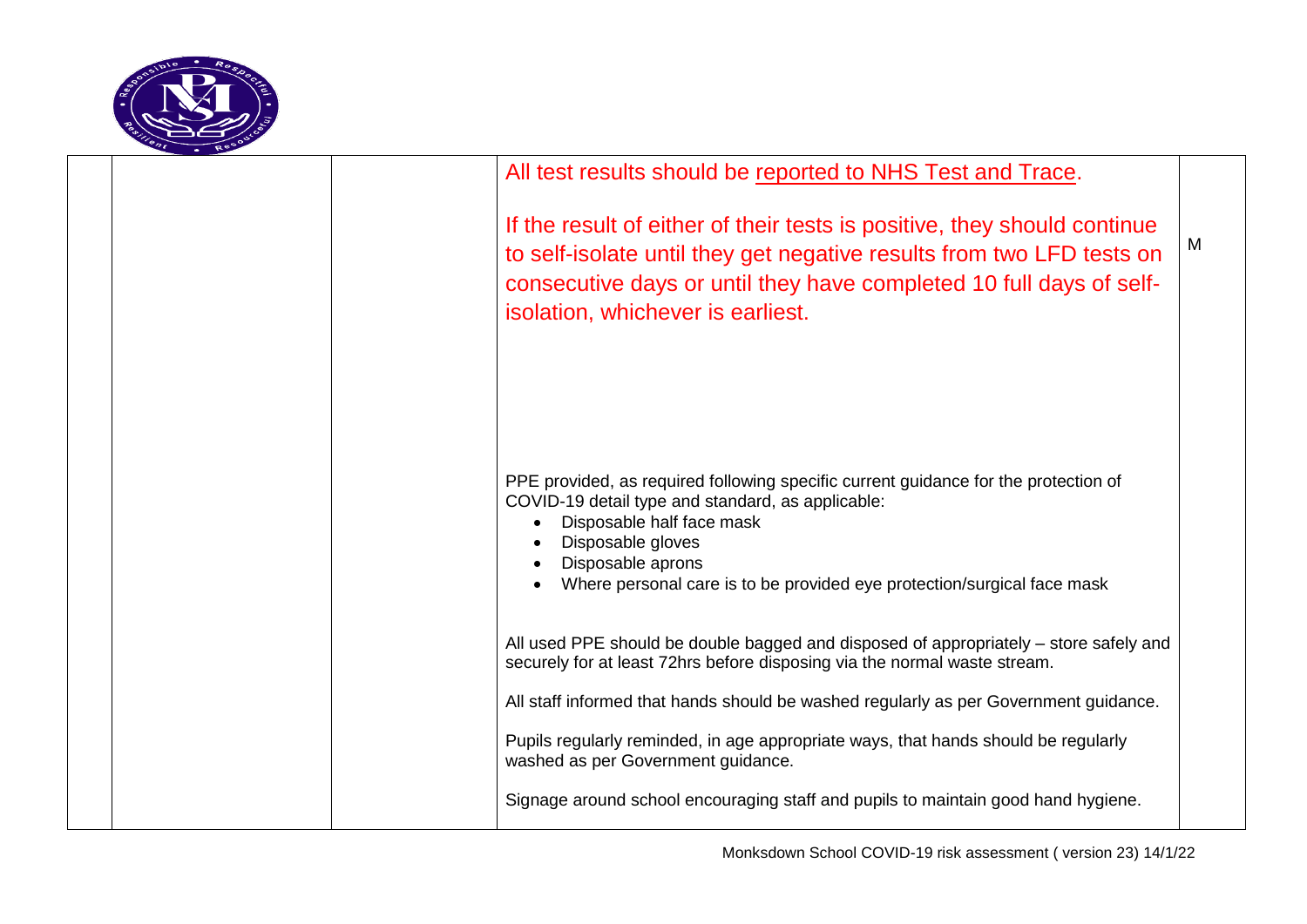

|   |                                         |                                                                 | School encourages good respiratory hygiene by promoting 'catch it, bin it, kill it'. Posters<br>displayed in prominent areas and toilets.<br>Staff kept informed via email, meetings etc.<br>Post-incident de-briefing carried out for anyone involved in an incident of suspected<br>contamination, with the aim of providing support and preventing incident recurrence.<br>Further support provided to all staff members affected by the incident.<br>All incidents reported to the Health and Safety Unit as per the school accident<br>and incident reporting procedure using the LCC online accident and incident<br>report form.<br>Reference made to HSE guidance for reporting under RIDDOR:<br>HSE RIDDOR reporting of COVID-19<br>$\bullet$ |  |
|---|-----------------------------------------|-----------------------------------------------------------------|--------------------------------------------------------------------------------------------------------------------------------------------------------------------------------------------------------------------------------------------------------------------------------------------------------------------------------------------------------------------------------------------------------------------------------------------------------------------------------------------------------------------------------------------------------------------------------------------------------------------------------------------------------------------------------------------------------------------------------------------------------|--|
| 2 | COVID-19; General school<br>environment | <b>Staff</b><br><b>Pupils</b><br><b>Visitors</b><br>Contractors | School first aid risk assessment reviewed, training for First aiders who have not<br>managed face to face training due to the pandemic. List of first aiders & Paediatric first<br>aiders updated.<br>School access control system reviewed and appropriate steps taken e.g. hand sanitizer<br>located at entrance for staff/visitors to cleanse hands after use, wipes available to<br>cleanse keypads and touchscreens.<br>Hand sanitizer stations located at:<br>Entrances to building<br>$\bullet$<br>Classrooms<br>Staff rooms<br>Face masks should be worn by adults in all communal areas, poorly ventilated areas or<br>areas where close contact with others is unavoidable. PPA staff may wear a mask/visor                                  |  |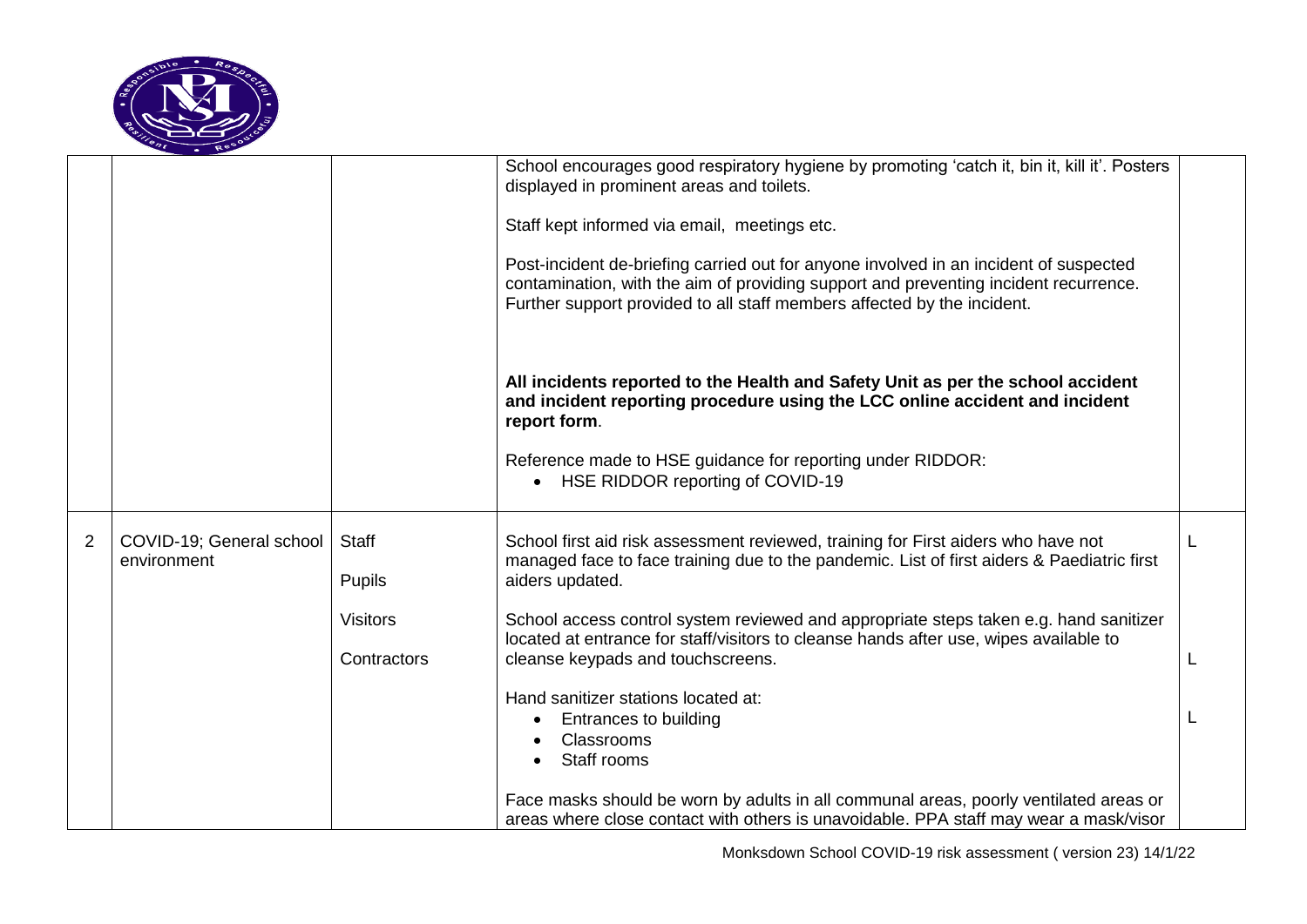

|   |                                           |                                | if they wish to.                                                                                                                                                                                     |   |
|---|-------------------------------------------|--------------------------------|------------------------------------------------------------------------------------------------------------------------------------------------------------------------------------------------------|---|
|   |                                           |                                | Signage installed to various areas of the building reminding people to wash hands<br>regularly, in line with Government guidance.                                                                    | L |
|   |                                           |                                | Wipes and cleaning materials available in staff rooms for staff to clean regular contact<br>points e.g. kettle, taps etc.                                                                            |   |
|   |                                           |                                | • Additional measures may come into place at short notice around staff rooms<br>and reducing staff & Pupil contacts depending upon local Covid rates and/or<br>government/DfE/Public Health guidance |   |
|   |                                           |                                | • Rooms may have a maximum capacity on the door – please do not exceed this<br>at any time.                                                                                                          |   |
|   |                                           |                                |                                                                                                                                                                                                      |   |
| 3 | COVID-19: School<br>reception and offices | <b>Pupils</b>                  | Staff are requested to send information electronically to avoid the use of internal mail<br>services.                                                                                                |   |
|   |                                           | <b>Visitors</b><br>Contractors | All returned visitor passes, keys or fobs are kept stored separately from other items and<br>cleaned and sanitised before reissue.                                                                   |   |
|   |                                           |                                | Windows will be opened where practical, to encourage as much natural ventilation as<br>possible (please do this at break & lunchtimes)                                                               |   |
|   |                                           |                                | Staff to clean and sanitise their workstation (including chair arms) at the beginning and<br>end of their daily shift. Additional cleaning stations are to be provided for staff to use              |   |

Monksdown School COVID-19 risk assessment ( version 23) 14/1/22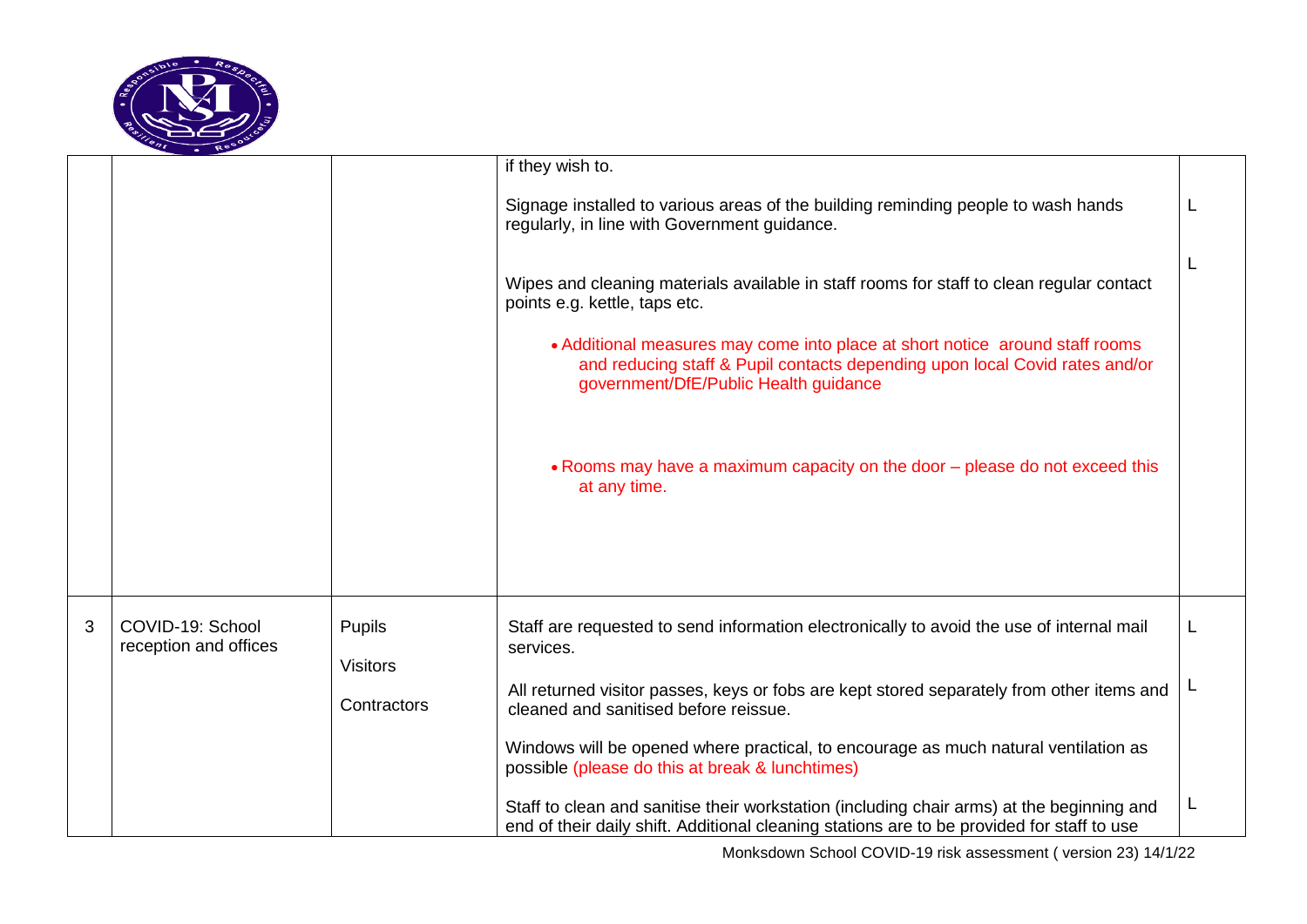

|   |                      |                 | and replenished as required.                                                                                                                                                                                                                                             |   |
|---|----------------------|-----------------|--------------------------------------------------------------------------------------------------------------------------------------------------------------------------------------------------------------------------------------------------------------------------|---|
|   |                      |                 | Telephones not to be shared. Staff should transfer calls rather than pass handsets to<br>colleagues. Where this is not possible, callers are provided with an alternative number<br>to call back.                                                                        | L |
|   |                      |                 | The use of copiers, printers and shredders is for essential school use only. Where it is<br>essential to use such devices, they should be cleansed after each use. Appropriate<br>signage is installed to advise users accordingly and cleaning materials are available. |   |
| 4 | COVID-19: Meetings   | <b>Staff</b>    | Attendance at meetings is limited to appropriate attendees only.                                                                                                                                                                                                         |   |
|   |                      | <b>Pupils</b>   |                                                                                                                                                                                                                                                                          |   |
|   |                      | <b>Visitors</b> | Wherever possible, meeting rooms should be adequately ventilated with external<br>windows opened during meetings.                                                                                                                                                        |   |
|   |                      | Contractors     | Meeting room users advised not to share equipment during meetings i.e. pens,<br>stationery etc. Attendees to remove all items following the meeting.                                                                                                                     |   |
|   |                      |                 | Meeting room users to wipe down surfaces (including any buttons on IT equipment and<br>remote controls) following meetings. Additional cleaning materials will be provided in all<br>meeting rooms for use by staff and replenished as required.                         |   |
|   |                      |                 | Meetings to take place promptly and conclude fully in the meeting room to avoid<br>attendees congregating in adjoining areas prior to and following meetings.                                                                                                            |   |
|   |                      |                 | Meeting room should be aired thoroughly on completion of the meeting e.g. opening<br>windows fully.                                                                                                                                                                      |   |
| 5 | COVID-19: Classrooms | <b>Staff</b>    | For individual and very frequently used equipment, such as pencils and pens, staff and<br>pupils have their own which are not shared.                                                                                                                                    | L |
|   |                      | <b>Pupils</b>   |                                                                                                                                                                                                                                                                          |   |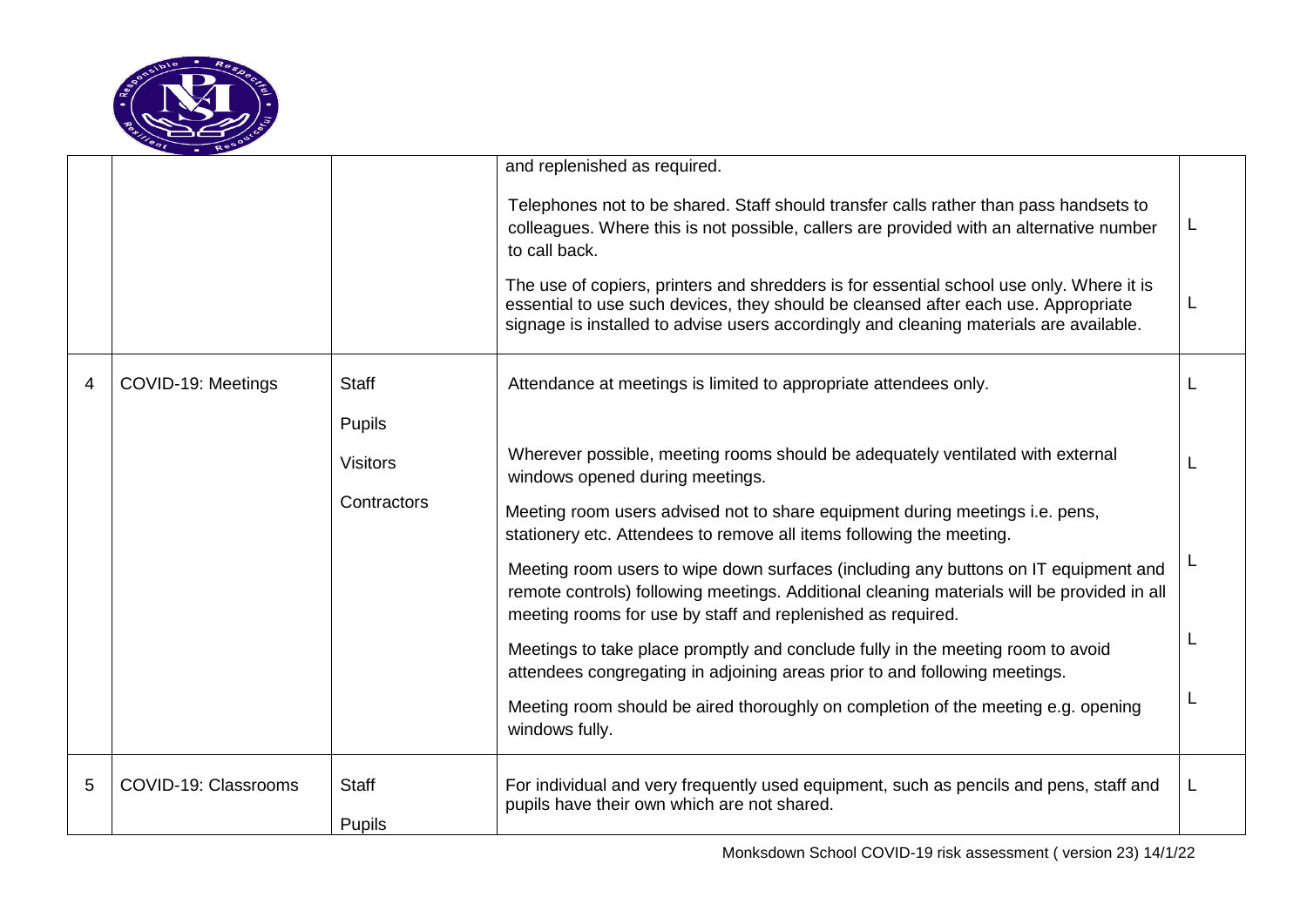

|   |                        |                                                                 | Cleaning of hands is encouraged when changing classrooms for different activities.<br>Classroom windows will be opened, where practical, to encourage as much natural<br>ventilation as possible.<br>Classrooms should be aired thoroughly when empty e.g. opening windows fully.                                                                                                                                                                                                                                                                                                                                                                                                                                                                                                                                                                                                                                               |   |
|---|------------------------|-----------------------------------------------------------------|---------------------------------------------------------------------------------------------------------------------------------------------------------------------------------------------------------------------------------------------------------------------------------------------------------------------------------------------------------------------------------------------------------------------------------------------------------------------------------------------------------------------------------------------------------------------------------------------------------------------------------------------------------------------------------------------------------------------------------------------------------------------------------------------------------------------------------------------------------------------------------------------------------------------------------|---|
| 6 | COVID-19: Dining areas | <b>Staff</b><br><b>Pupils</b>                                   | Dining room tables and chairs will be wiped down between sittings.<br>Dining room windows will be opened to allow natural ventilation.                                                                                                                                                                                                                                                                                                                                                                                                                                                                                                                                                                                                                                                                                                                                                                                          |   |
| 7 | COVID-19; Cleaning     | <b>Staff</b><br><b>Pupils</b><br><b>Visitors</b><br>Contractors | All cleaning staff are experienced and have received appropriate training.<br>Any new cleaning products brought on site in response to the current COVID-19<br>pandemic will have a COSHH risk assessment undertaken prior to use.<br>Cleaners have appropriate PPE in line with COSHH risk assessments<br>Classroom play equipment wiped down and cleansed at the end of the school day and<br>between activities where possible.<br>Cleaning undertaken in line with Government publication COVID-19: cleaning in non-<br>healthcare settings.<br>School will be fully cleaned at the finish of each school day.<br>Throughout the school day and regularly touched items such as door handles, handrails<br>etc. will be regularly wiped down and cleaned.<br>Classrooms where a pupil or staff member has become symptomatic during the school<br>day will be deep cleaned along with other areas the person may have been. | L |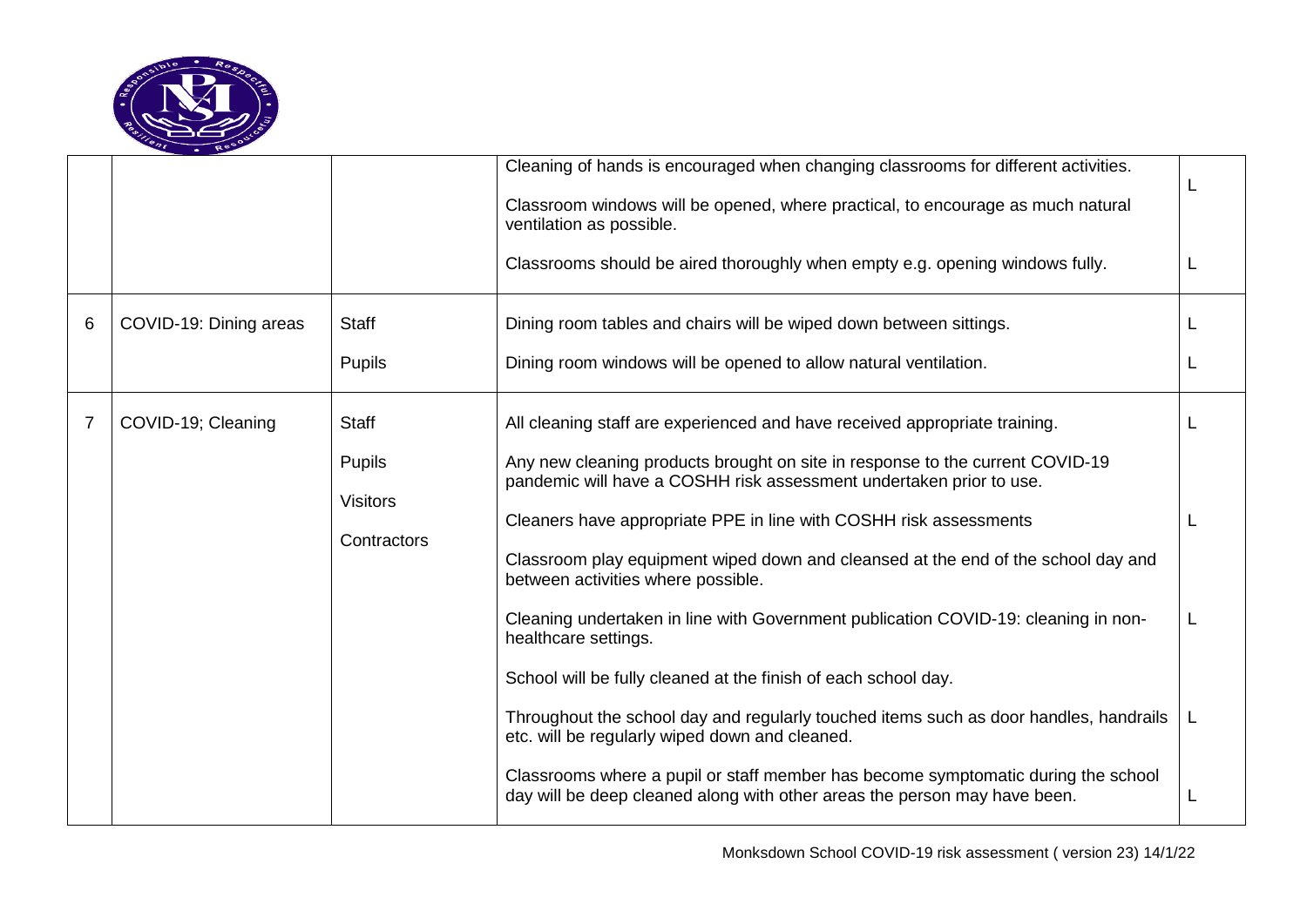

| 8 | COVID-19; Ventilation                                                            | <b>Staff</b><br>Pupils<br><b>Visitors</b><br>Contractors | Staff are encouraged to open windows and doors (not fire doors) to encourage as much<br>natural ventilation as possible.<br>When leaving a classroom empty, windows should be opened fully to purge the room<br>then left ajar when the room is re-occupied.<br>Mechanical ventilation systems are adjusted to increase the ventilation rate; full fresh air<br>or if this is not possible, operated as normal provided they are within a single room.<br>Mechanical ventilation systems are maintained in accordance with manufacturer's<br>instructions.<br>Desk type fans can be used to promote fresh air flow from an open window.<br>Fans should not be used in poorly ventilated areas.                                                                                                                               | L |
|---|----------------------------------------------------------------------------------|----------------------------------------------------------|------------------------------------------------------------------------------------------------------------------------------------------------------------------------------------------------------------------------------------------------------------------------------------------------------------------------------------------------------------------------------------------------------------------------------------------------------------------------------------------------------------------------------------------------------------------------------------------------------------------------------------------------------------------------------------------------------------------------------------------------------------------------------------------------------------------------------|---|
| 9 | COVID-19; Pupils and<br>staff who become<br>symptomatic during the<br>school day | <b>Staff</b><br>Pupils<br><b>Visitors</b><br>Contractors | Pupils and Staff who become symptomatic during the school day will be isolated from<br>the rest of the pupil group and their parents (pupils) will be called to come and collect<br>them. Staff will be sent home to self-isolate/follow public health advice.<br>If a symptomatic pupil is awaiting collection, appropriate PPE should be used if close<br>contact is necessary.<br>Any areas, items and surfaces the symptomatic person has come into contact with<br>should be thoroughly cleaned as soon as possible.<br>Symptomatic pupils and staff are advised to engage with NHS Test and Trace and get<br>tested and to follow the current advice.<br>Staff and pupils with a positive LFT test result should self-isolate in line with<br>COVID-19 guidance for an individual with possible coronavirus infection. |   |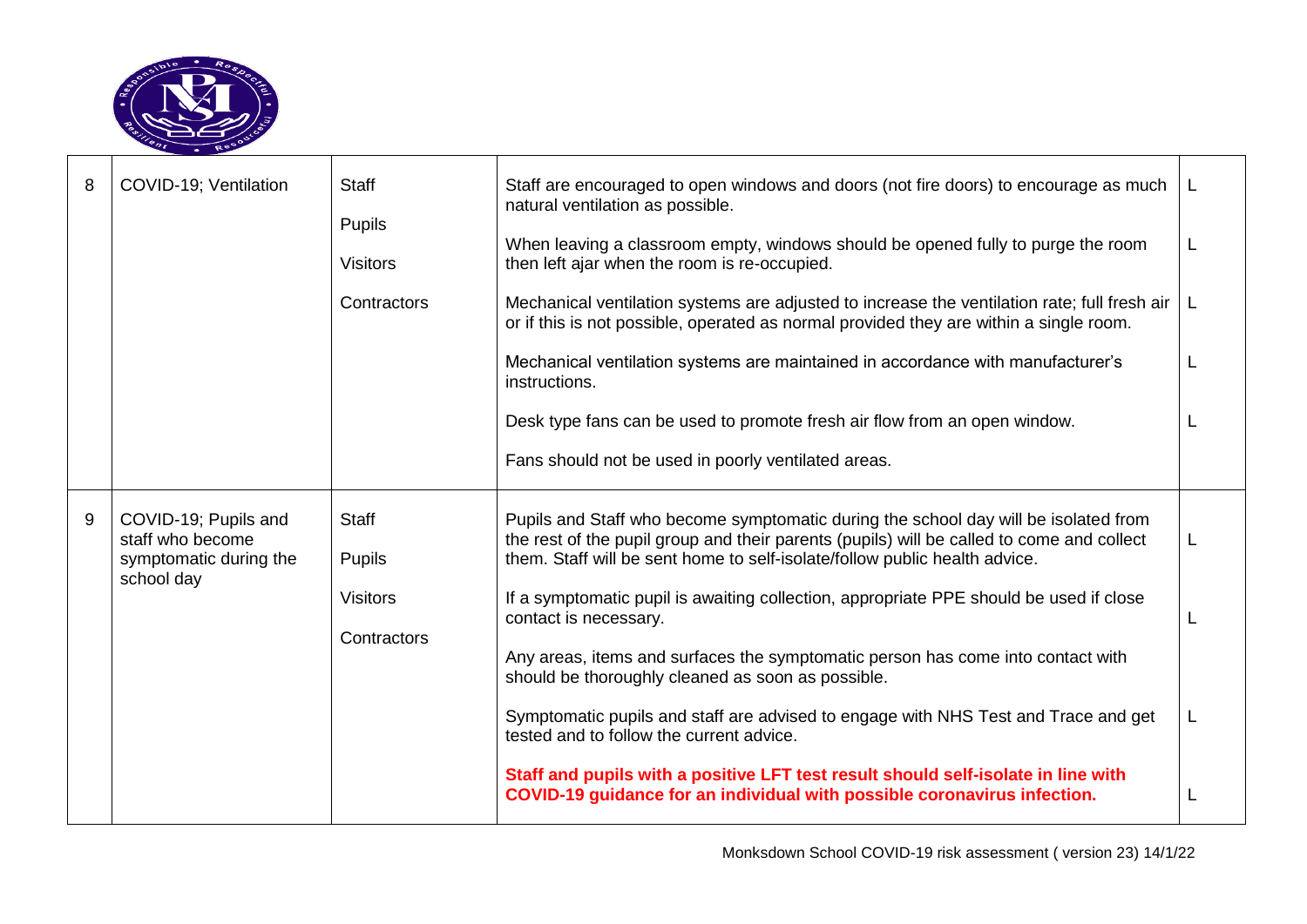

|    |                     |                               | 'Test to release' can take place with a negative LFT on day 5 then 24hrs later on<br>day 6- Isolation may cease after two consecutive tests that are negative the<br>morning of day 6.<br>If someone unvaccinated has isolated for 10 days they may end isolation<br>(whether the LFT is testing positive or negative).                                                                                              |     |
|----|---------------------|-------------------------------|----------------------------------------------------------------------------------------------------------------------------------------------------------------------------------------------------------------------------------------------------------------------------------------------------------------------------------------------------------------------------------------------------------------------|-----|
|    |                     |                               | J Price will complete online MDS form if there is a confirmed case associated with their<br>setting https://www.smartsurvey.co.uk/s/covid-19-schools/                                                                                                                                                                                                                                                                |     |
|    |                     |                               | School should contact local authority SPOC team if they have a positive case.<br>They will liaise local health protection team where necessary and advise if any<br>additional action is required, such as implementing elements of your outbreak<br>management plan. Further advice is available through the DfE helpline on 0800 046<br>8687 and selecting option 1 for advice on the action to take in response.  |     |
| 10 | COVID-19; Outbreaks | <b>Staff</b><br><b>Pupils</b> | Schools has an outbreak management plan covering the possibility that bubbles and all<br>previous social distancing controls may be reintroduced locally due to an raised COVID<br>cases locally.                                                                                                                                                                                                                    | M/L |
|    |                     | <b>Visitors</b>               | School should complete online MDS form if there is a confirmed case associated with<br>their setting https://www.smartsurvey.co.uk/s/covid-19-schools/                                                                                                                                                                                                                                                               |     |
|    |                     | Contractors                   | School should contact local authority SPOC team if they have outbreak concerns. They<br>will liaise local health protection team where necessary and advise if any additional<br>action is required, such as implementing elements of your outbreak management plan.<br>Further advice is available through the DfE helpline on 0800 046 8687 and selecting<br>option 1 for advice on the action to take in response |     |
|    |                     |                               | Accident likely with possibility of serious injury or loss<br>Risk Level: High:                                                                                                                                                                                                                                                                                                                                      |     |

**Medium:** Possibility of accident occurring causing minor injury or loss **Low**: **Conserve Accident unlikely with control measures in place**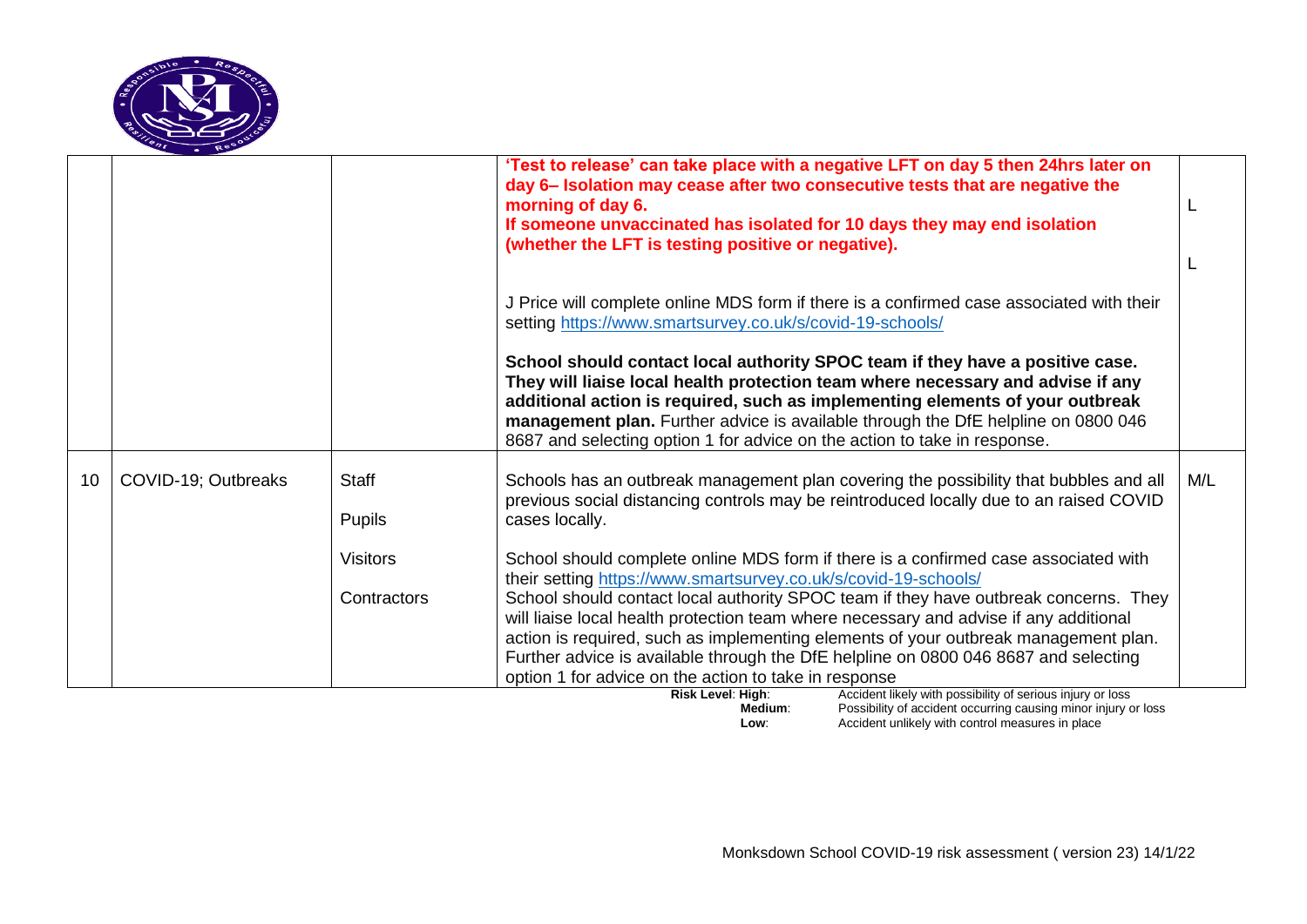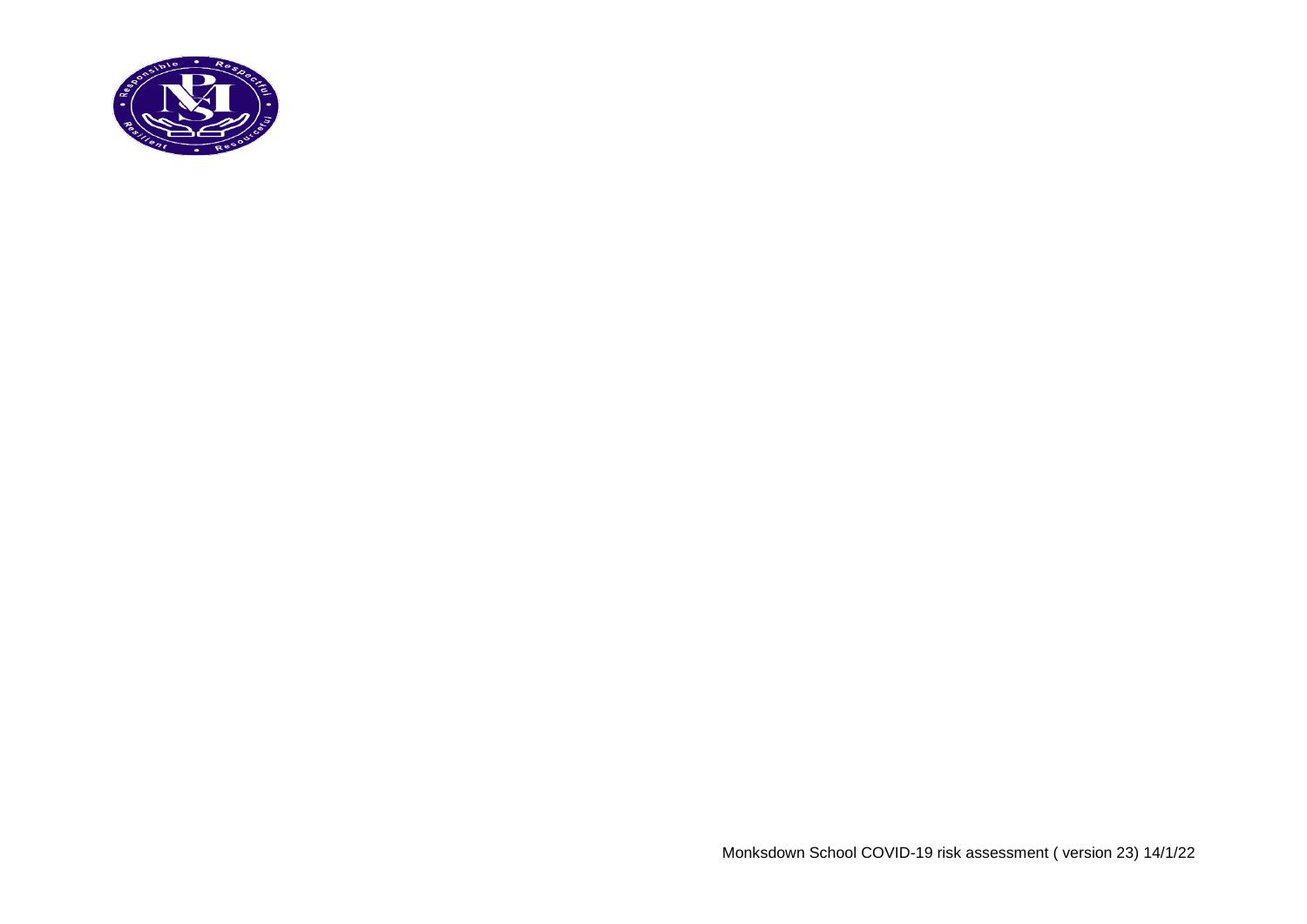

| D                  | <b>Controls</b><br>(Ser N° to correspond with Hazard Ser N°)                                                                                                                | E<br>To be completed by the Manager                                                                                                                          |                                                 |                                                                              |                                           |
|--------------------|-----------------------------------------------------------------------------------------------------------------------------------------------------------------------------|--------------------------------------------------------------------------------------------------------------------------------------------------------------|-------------------------------------------------|------------------------------------------------------------------------------|-------------------------------------------|
| Ser<br>$N^{\circ}$ | <b>Additional Controls Required</b>                                                                                                                                         | <b>Action to be Taken</b>                                                                                                                                    | <b>By Whom</b>                                  | <b>Target</b><br><b>Completion Date</b>                                      | <b>Task Completed</b><br>(Signed & Dated) |
| 1                  | Extended duty of care risk assessments offered for any adults not<br>vaccinated (double), pregnant staff or staff who were previously<br>'clinically extremely vulnerable'. | Control measures put in place<br>to support the individual &<br>prevent the spread of the<br>virus.<br>Individual extended duty of<br>care risk assessments. | JP & staff member<br>(s)                        | If staff inform SLT they<br>have not been<br>vaccinated - RA<br>carried out. |                                           |
| 2                  | Outbreak management plan in place.                                                                                                                                          | See plan.                                                                                                                                                    | SLT/Governors<br>and all staff.                 | If / When required.                                                          | Updated January 2022                      |
| 3                  | Face coverings to be worn in all communal areas by adults.                                                                                                                  | Additional face coverings<br>ordered for staff & visitors.<br>Adults to wear facemask in all<br>communal areas in school<br>including staffrooms.            | JP/JL<br>All staff (unless<br>medically exempt) | 14/1/22<br>Until guidance<br>changes.                                        |                                           |
| 4                  | Ensure appropriate ventilation.                                                                                                                                             | CO <sub>2</sub> monitors in classrooms.<br>Windows to be opened to<br>allow air to circulate<br>particularly break & lunch<br>times.                         | Classroom based<br>staff.                       | Until guidance<br>changes.                                                   |                                           |
| 5                  | Additional measures around staff rooms and reducing staff/child<br>contacts may be required.                                                                                | Maximum room capacity on<br>doors - to be adhered to.<br>Introduction of specific<br>bubbles.                                                                | All Stakeholders                                | Guided by LCC                                                                |                                           |